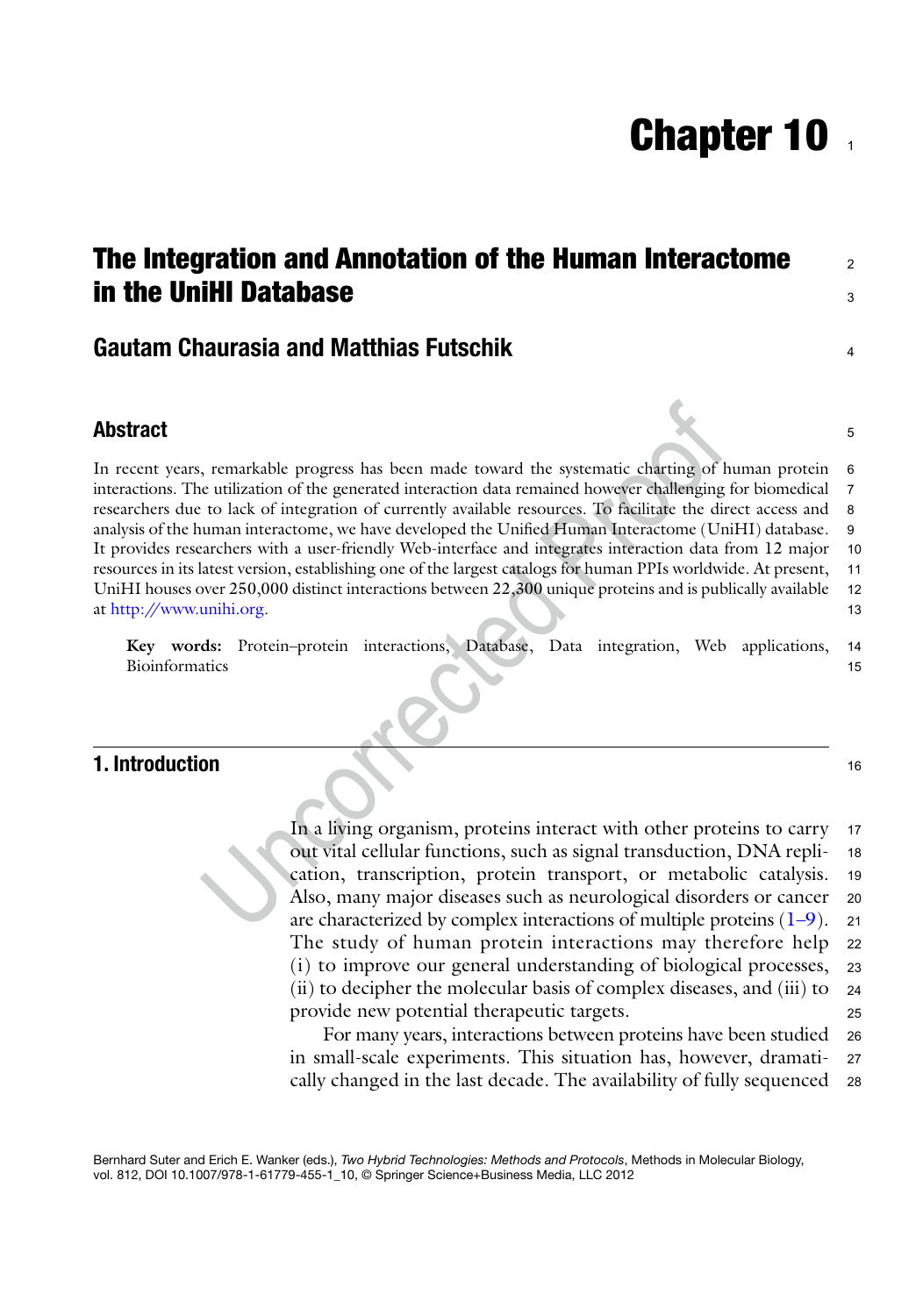G. Chaurasia and M. Futschik

[genome](#page-10-0)s ([10](#page-10-0)) and advances in high-throughput approaches ([11–14](#page-10-0)) have led to large-scale studies of protein–protein interactions on a genome-wide scale and to efforts to map the complete protein–protein interaction (PPI) network for an organism, termed also as interactome. Indeed, we have recently witnessed many large-scale protein interaction mapping projects in several model organisms such as *Saccharomyces cerevisiae* ([15–18](#page-10-0)), *Drosophila melanogaster* ([19\)](#page-11-0), and *Caenorhabditis elegans* ([20\)](#page-11-0). Now, the focus has moved toward a systematic mapping of human protein– protein interactions  $(21-33)$  $(21-33)$  $(21-33)$ . The constructed human PPI maps have been derived from both experimental and computational approaches  $(11-14, 34, 35)$  $(11-14, 34, 35)$  $(11-14, 34, 35)$  and not only offer a wealth of information but are also expected to a valuable tool for the biomedical research community  $(6, 7, 36, 37)$  $(6, 7, 36, 37)$ . However, utilization of these interaction maps is impeded by manifold limitations:

A major limitation of current approaches to map the interactome is their limited capability to capture interactions in a comprehensive manner [\(38, 39\)](#page-12-0). Several studies have shown that the [current](#page-12-0) human PPI maps are incomplete and highly unsaturated ([40–42\)](#page-12-0). A further shortcoming of human PPI maps has been a lack of integration. Although many large human PPI maps are publicly accessible, they are distributed at multiple locations. To find comprehensive information on potential interaction partners, researchers have to perform multiple searches at different databases. This, however, can be very time-consuming due to many factors such as various query formats and identifiers used in different interaction databases. Another drawback of many PPI databases is their restriction to the search of interaction partners only for a single query protein. By contrast, comprehensive molecular studies frequently require complex network-oriented searches for interactions of multiple proteins.

Finally, determining the biological function of networks has remained a bottleneck in the analysis of PPI data. In order to understand the complexity of interaction networks, it is necessary to assess not only the function of individual proteins but also their molecular context. Thus, PPI data have to be integrated with other functional data and information to facilitate their interpretation.

UniHI [\(43–45\)](#page-12-0) was developed to overcome these limitations and to provide a large community of researchers in biomedicine direct access to comprehensive information on human proteins and their potential interaction partners. UniHI currently stores more than a quarter of a million human protein interactions that have been experimentally detected or computationally predicted. Several Web applications are included in UniHI offering a convenient interface for the network analysis, especially for researchers less acquainted with computational investigations. For functional interpretation of interaction networks, PPI data were integrated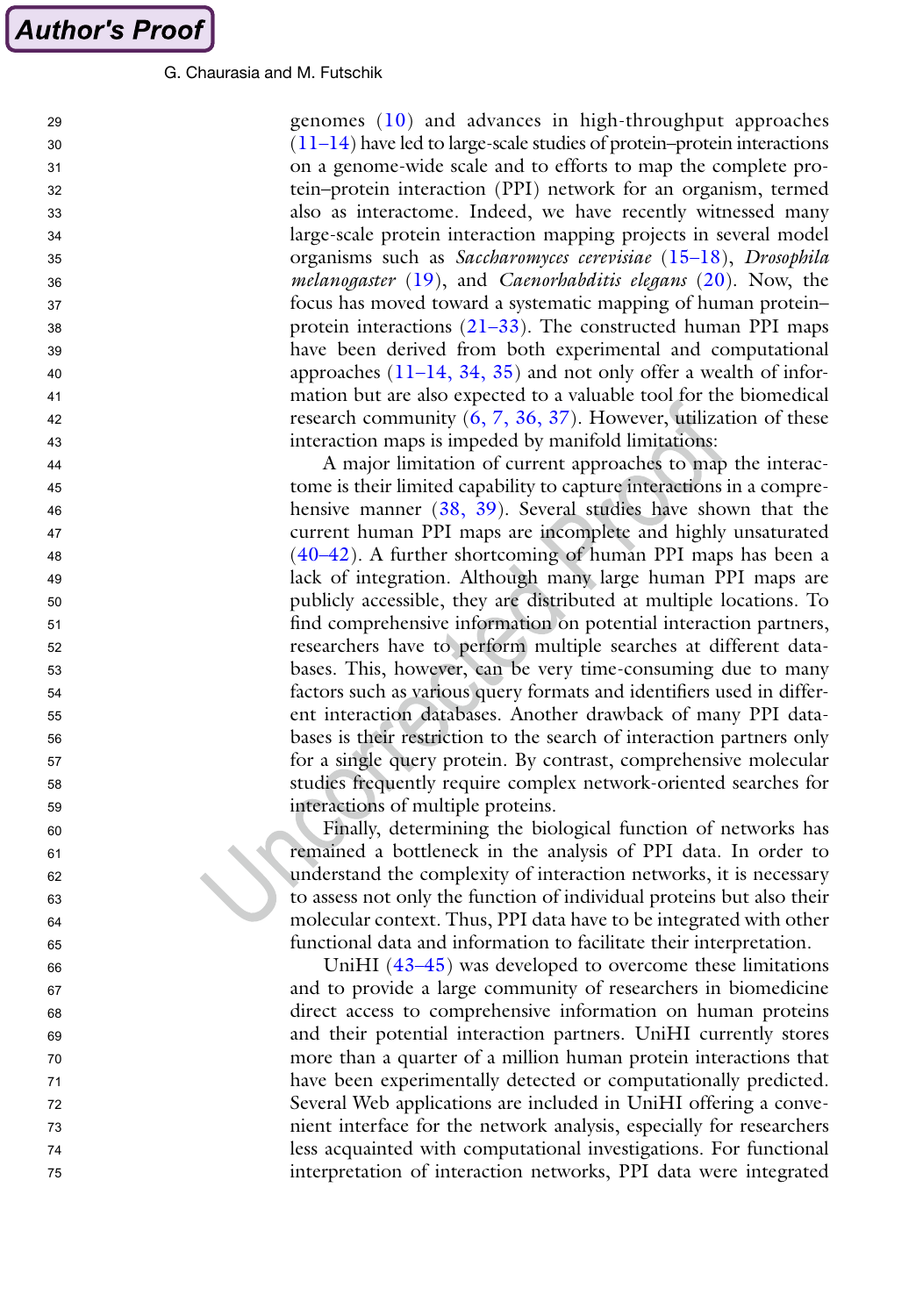

10 The Integration and Annotation of the Human Interactome in the UniHI Database

with biological pathway data from Encyclopedia of Genes and Genomes (KEGG) [\(46, 47\)](#page-12-0) and gene expression data from Human Gene Atlas [\(48\)](#page-12-0). The integrated data can be utilized through advanced tools (i.e., UniHI Express and UniHI Scanner) that 79 enable users to construct tissue-specific interaction networks or to annotate edges with the specific type of interaction. 76 77 78 80 81

82

### **2. Materials**

| 2.1. PPI Data                       | Currently, protein interactions in UniHI are derived from 12 large-<br>scale human protein-protein interaction maps $(21-33)$ . These<br>maps were generated using yeast-two-hybrid (Y2H) assays, litera-<br>ture review or orthology-based approaches. UniHI includes inter-<br>action maps that are based on curated literature (i.e., IntAct $(21)$ ,<br>BIND $(22)$ , BioGrid $(23)$ , and REACTOME $(27)$ , HPRD $(29)$ ,<br>DIP $(32)$ , on computational text-mining (i.e., COCIT $(30)$ ), on<br>large Y2H-based screens (i.e., CCSB-H1 (31) and MDC-Y2H<br>$(33)$ ) and on computational prediction (i.e., OPHID $(24)$ ) and<br>ORTHO $(26)$ , HOMOMINT $(28)$ ). Further details on these maps<br>are given in the Table 1. | 83<br>84<br>85<br>86<br>87<br>88<br>89<br>90<br>91<br>92<br>93     |
|-------------------------------------|----------------------------------------------------------------------------------------------------------------------------------------------------------------------------------------------------------------------------------------------------------------------------------------------------------------------------------------------------------------------------------------------------------------------------------------------------------------------------------------------------------------------------------------------------------------------------------------------------------------------------------------------------------------------------------------------------------------------------------------|--------------------------------------------------------------------|
| 2.2. Gene Expression<br><b>Data</b> | Gene expression data were collected from Gene Atlas database<br>$(48)$ . The data set comprises of expression profiles for 79 human<br>tissues measured in replicates using Affymetrix HG-U133A and<br>custom-designed GNF1H arrays. Expression summaries for the<br>44,775 transcripts were derived utilizing the MAS5 algorithm by<br>Affymetrix.                                                                                                                                                                                                                                                                                                                                                                                    | 94<br>95<br>96<br>97<br>98<br>99                                   |
| 2.3. Gene Annotation                | Additional information on proteins (e.g., functional annotations<br>and description of proteins, chromosomal location, and potential<br>disease association of corresponding genes) were imported from<br>National Center for Biotechnology Information (NCBI) (49),<br>Online Mendelian Inheritance in Man (OMIM) (50), and Gene<br>Ontology (GO) (51, 52) databases.                                                                                                                                                                                                                                                                                                                                                                 | 100<br>101<br>102<br>103<br>104<br>105                             |
| 2.4. Pathway<br><b>Information</b>  | Association of genes with pathways were derived from the KEGG<br>pathway database (46, 47), which constitutes a collection of manu-<br>ally drawn pathway maps representing accumulated knowledge of<br>molecular interaction and reaction networks for metabolism, cel-<br>lular processes, and human diseases, as well as for genetic and envi-<br>ronmental information processing. In addition, information about<br>the relations between pathway elements such as regulatory or<br>physical interactions (e.g., phosphorylation, dephosphorylation,<br>activation, inhibition, and binding association) was collected from<br>the KEGG pathways database.                                                                        | 106<br>107<br>108<br>109<br>110<br>111<br>112<br>113<br>114<br>115 |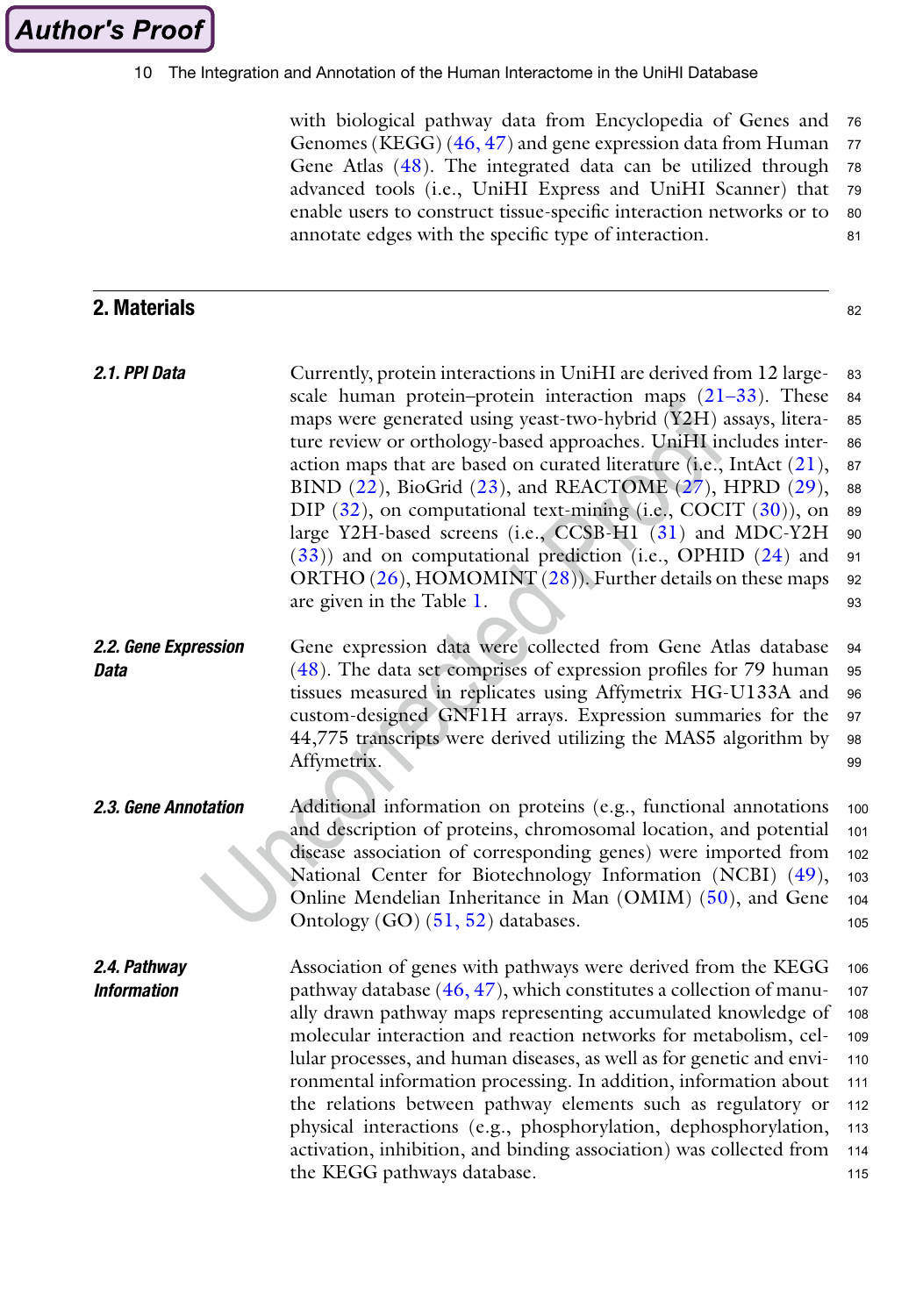G. Chaurasia and M. Futschik

#### <span id="page-3-0"></span>**Table 1**  t1.1

#### **Current list of PPI datasets, integrated in UniHI** t1.2

| t1.3                    | <b>Dataset</b>  | <b>Proteins</b> | <b>Interactions</b> | Method                  | <b>Database location</b>                                                       |
|-------------------------|-----------------|-----------------|---------------------|-------------------------|--------------------------------------------------------------------------------|
| t1.4<br>t1.5            | $MDC-Y2H$       | 1,703           | 3,186               | Y2H SCREEN (33)         | http://www.mdc-berlin.de/<br>neuroprot                                         |
| t1.6<br>t1.7            | $CCSB-Y2H$      | 1,549           | 2,754               | Y2H SCREEN (31)         | http://vidal.dfci.harvard.edu<br>(flat file only)                              |
| t1.8                    | <b>HPRD-BIN</b> | 8,788           | 32,776              | LITERATURE (29)         | http://www.hprd.org                                                            |
| t1.9                    | <b>DIP</b>      | 1,085           | 1,397               | LITERATURE (32)         | http://dip.doe-mbi.ucla.edu                                                    |
| t1.10                   | <b>BioGrid</b>  | 7,953           | 24,624              | LITERATURE (23)         | http://www.thebiogrid.org                                                      |
| t1.11                   | IntAct          | 7,273           | 19,404              | LITERATURE (21)         | http://www.ebi.ac.uk/intact                                                    |
| t1.12                   | <b>BIND</b>     | 5,286           | 7,394               | LITERATURE (22)         | http://www.bind.ca                                                             |
| t1.13                   | <b>COCIT</b>    | 3,737           | 6,580               | TEXT MINING (30)        | http://www.reactome.org                                                        |
| t1.14<br>t1.15          | <b>REACTOME</b> | 1,554           | 37,332              | LITERATURE (27)         | http://Bioinformatics.icmb.<br>utexas.edu/idserve/                             |
| t1.16<br>t1.17<br>t1.18 | <b>ORTHO</b>    | 6,225           | 71,466              | ORTHOLOGY (26)          | http://www.sanger.ac.uk/Post<br>Genomics/signaltransduction/<br>interactionmap |
| t1.19                   | <b>HOMOMINT</b> | 4,127           | 10,174              | ORTHOLOGY (28)          | http://mint.bio.uniroma2.it                                                    |
| t1.20                   | <b>OPHID</b>    | 4,785           | 24,991              | ORTHOLOGY (24)          | http://ophid.utoronto.ca                                                       |
| t1.21                   | UniHI           | 22,307          | 200,473             | <b>INTEGRATION (45)</b> | http://www.unihi.org                                                           |

Number of proteins and interactions in each dataset as well as construction approach are given t1.22

*2.5. Gene and Protein Identifiers* 116 117 118 119 120 121

Since PPI data were collected from different sources, one of the major problems was to establish common identifiers for their aggregation. For this purpose, lists of different protein identifiers were downloaded from the Web sites of NCBI, HUGO Gene Nomenclature Committee (HGNC) [\(53\)](#page-13-0), and Ensembl EnsMart  $(54, 55)$  $(54, 55)$  $(54, 55)$ .

#### **3. Methods** 122

|     | 123 3.1. Architecture | The UniHI system should offer users a convenient entry gate to a     |
|-----|-----------------------|----------------------------------------------------------------------|
| 124 | of UniHl              | comprehensive collection of PPI data. With this aim in mind, we      |
| 125 |                       | have designed its architecture to comply with following require-     |
| 126 |                       | ments: (i) The structure of the platform should be extensible to     |
| 127 |                       | new data without changing its data structure as the amount of data   |
| 128 |                       | of protein interactions is growing rapidly; (ii) it should be easily |
| 129 |                       | accessible; (iii) queries should be processed in minimal time;       |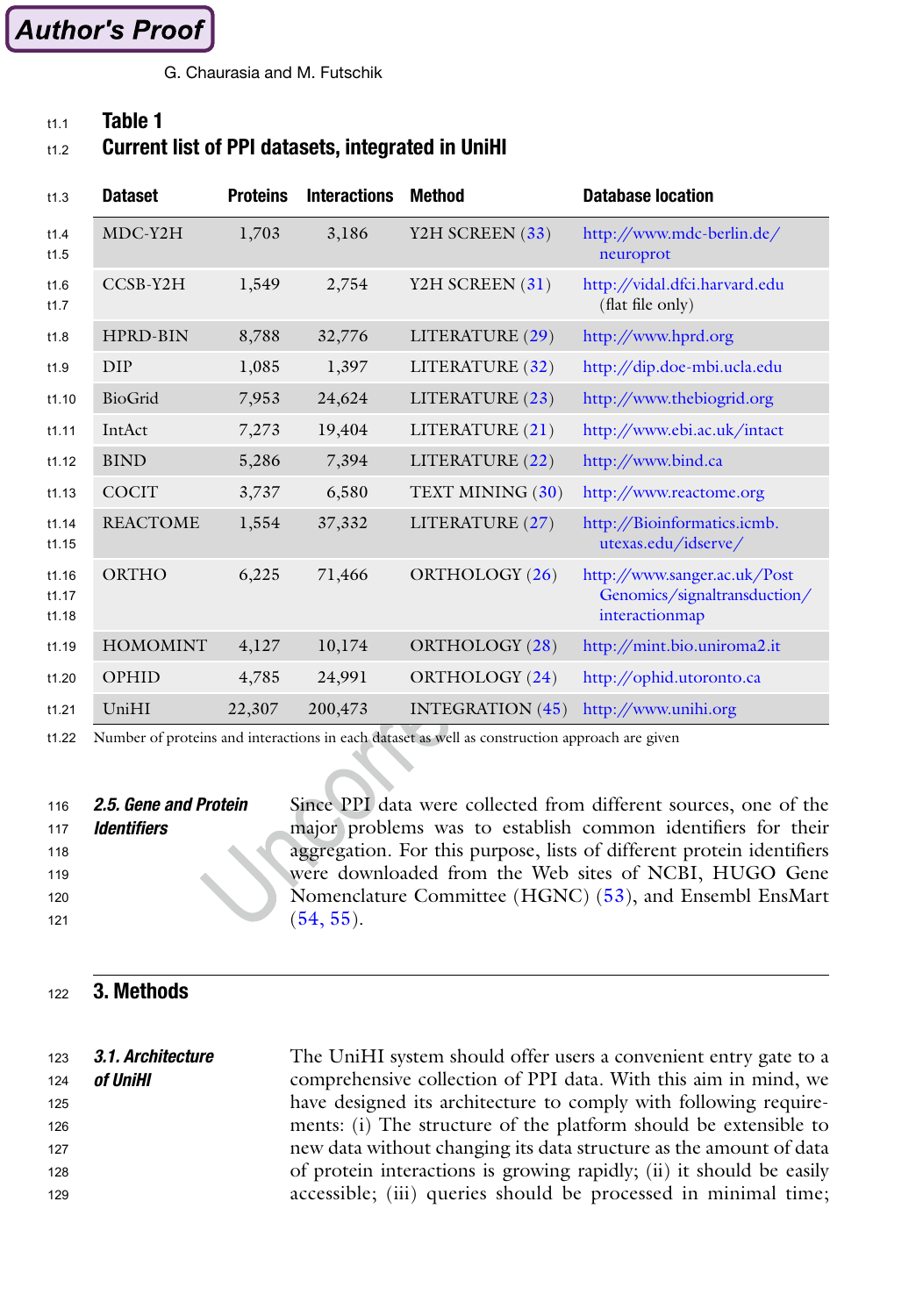10 The Integration and Annotation of the Human Interactome in the UniHI Database

(iv) data should be accurately integrated from different sources; and (v) it should also be consistently updated. 130 131

To meet these demands, UniHI system is based on a multitier architecture with different layers, each assigned to a certain task. A data access layer is responsible for writing and retrieving data to and from a locally installed database. A business layer processes the applications and queries by the user. Finally, a presentation layer provides a Web interface and visualization tools for accessing and viewing interactions. The advantage of the implemented UniHI architecture is its modularity and portability. The technical details of the current UniHI system were described in a recent publication  $(43)$  $(43)$ . 132 133 134 135 136 137 138 139 140 141

As UniHI integrates a large number of different PPI resources, aggregation of heterogeneous interaction maps and building a unique identifier indexing system is a foremost task. For unification of primary data, we first computed complete lists of proteins for each interaction map separately. Subsequently, these lists were compared employing information from NCBI, HGNC [\(53, 54\)](#page-13-0), and EnsMart  $(55)$  $(55)$  to map corresponding identifiers between interaction datasets. After mapping, identical protein identifiers were merged together in a horizontal manner where each protein is a unique entry in a table. A unique identifier was assigned to each protein entry of this table. These unique identifiers were further used for grouping of the redundant interactions from all interaction datasets. *3.2. Mapping of Proteins* 142 143 144 145 146 147 148 149 150 151 152 153 154

The UniHI system has been designed to facilitate network-oriented functional analyses. It provides several tools to perform different types of network searches and to map the expression and pathway data onto retrieved networks. Several gene and protein identifiers, e.g., gene symbol, Entrez Gene, Uniprot, NCBI Geneinfo, Ensembl, Biogrid, and HPRD IDs, can be used for searching interaction partners. Notably, these identifiers can now also be employed for direct hyperlinks to UniHI. Users can also choose the PPI resource, from which interactions data should be retrieved. This permits, for instance, the exclusion of less validated mapping approaches such as computational prediction. As primary output, a list of interaction partners for the query proteins is presented (Fig. [1](#page-5-0)). This list can subsequently be filtered based on additional criteria. For instance, interactions can be excluded if they are not associated with a minimum number of PubMed references in which they have been reported (Fig. [2a\)](#page-5-0). *3.3. Search Interface and Filtering Methods* 155 156 157 158 159 160 161 162 163 164 165 166 167 168 169 170

*3.4. Visualization of Protein Interactions* Visualization of the retrieved interaction networks remains crucial for the evaluation of query results. Thus, we have implemented a visualization tool for interaction data that offer many attractive features for rapid analysis and adjustment of the extracted information. 171 172 173 174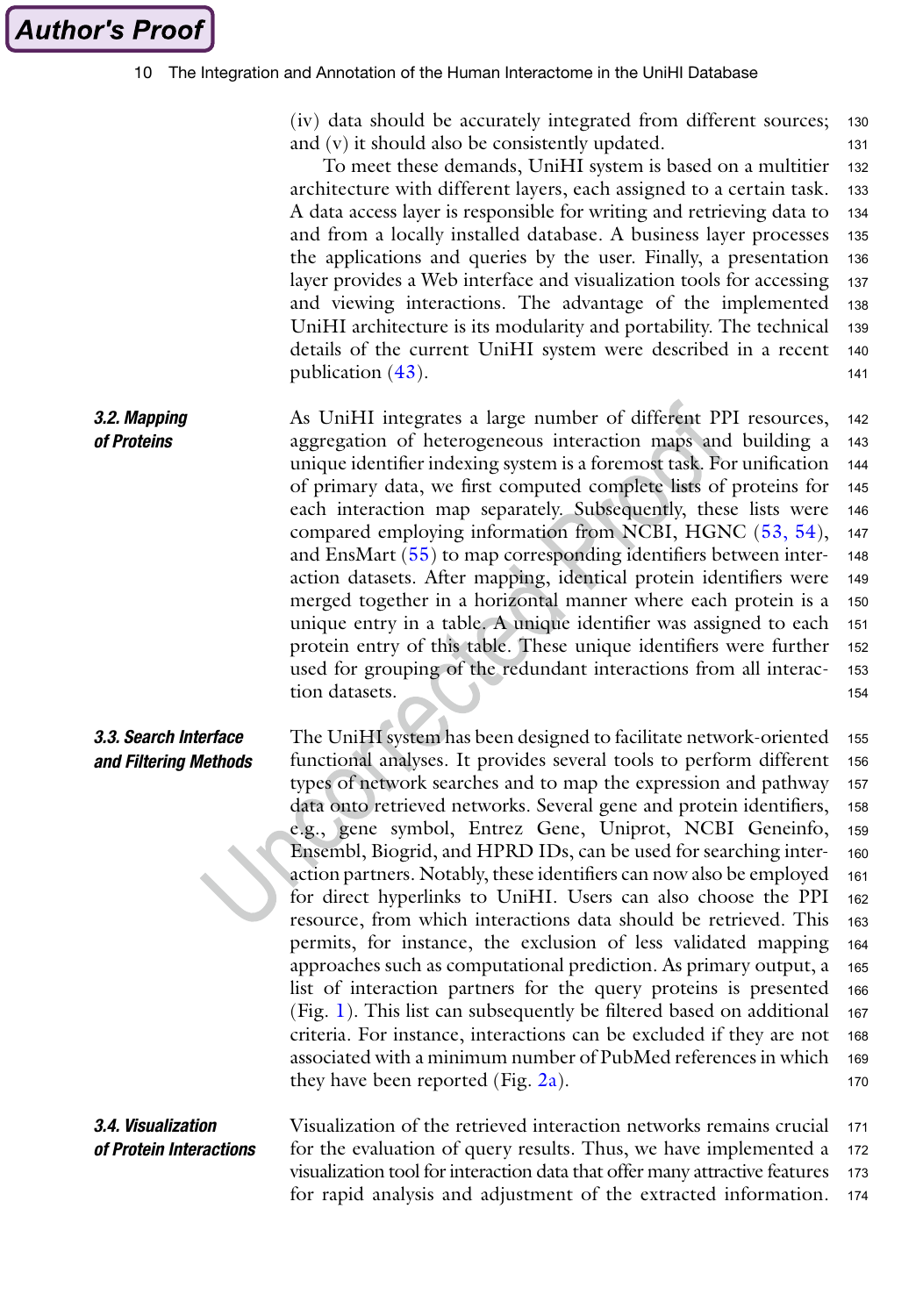<span id="page-5-0"></span>

| B | GS: HD           | <b>EntGID: 3064</b>                                                        |                 | <b>Total interacting partners: 88</b> |                  |                |                |               | <b>Info</b>  |
|---|------------------|----------------------------------------------------------------------------|-----------------|---------------------------------------|------------------|----------------|----------------|---------------|--------------|
|   | PRPF40A          | PRP40 pre-mRNA processing factor 40 homolog<br>A (yeast)                   | MDC-Y2H         | <b>HPRD-BIN</b>                       | <b>IFRD</b> COMP | <b>BIND</b>    | <b>BIOGRID</b> | <b>INTACT</b> | $\mathbf i$  |
|   | SH3GL3           | SH3-domain GRB2-like 3                                                     | MDC-Y2H         | <b>HPRD-HIN</b>                       | <b>BIND</b>      | <b>BIOGRID</b> | <b>INTACT</b>  |               | i            |
|   | <b>TCERG1</b>    | transcription elongation regulator 1                                       | MDC-Y2H         | <b>HPRD-BIN</b>                       | <b>BIND</b>      | <b>BIOGRID</b> | <b>INTACT</b>  |               | $\mathbf i$  |
|   | <b>CREBBP</b>    | CREB binding protein (Rubinstein-Taybi<br>syndrome)                        | <b>HPRD-BIN</b> | <b>BIND</b>                           | <b>BIOGRID</b>   | <b>INTACT</b>  |                |               | i            |
|   | HIP1             | Huntingtin interacting protein 1 (HIP-I)                                   | MDC-Y2H         | <b>TPRD-BIN</b>                       | <b>BIOGRID</b>   | <b>INTACT</b>  |                |               | î            |
|   | <b>KIAA1377</b>  | <b>KIAA1377</b>                                                            | MDC-Y2H         | <b>IPRD-BIN</b>                       | <b>BIND</b>      | <b>INTACT</b>  |                |               | $\mathbf i$  |
|   | PIAS4            | protein inhibitor of activated STAT, 4                                     | MDC-Y2H         | <b>HPRD-BIN</b>                       | <b>BIND</b>      | <b>INTACT</b>  |                |               | î            |
|   | MED31            | mediator of RNA polymerase II transcription,<br>subunit 31 homolog (yeast) | MDC-Y2H         | <b>HPRD-HIN</b>                       | <b>BIND</b>      | <b>INTACT</b>  |                |               | $\mathbf{i}$ |
|   | GIT1             | G protein-coupled receptor kinase interactor 1                             | MDC-Y2H         | <b>TPRD-BIN</b>                       | <b>BIND</b>      | <b>INTACT</b>  |                |               | î            |
|   | UTP14A           | UTP14. U3 small nucleolar ribonucleoprotein.<br>homolog A (yeast)          | MDC-Y2H         | <b>IPRD-BIN</b>                       | <b>BIND</b>      | <b>INTACT</b>  |                |               | $\mathbf i$  |
|   | ZDHHC17          | zinc finger, DHHC-type containing 17                                       | <b>HPRD-BIN</b> | <b>BIND</b>                           | <b>BIOGRID</b>   | <b>INTACT</b>  |                |               | i            |
|   | CRMP1            | collapsin response mediator protein 1                                      | MDC-Y2H         | <b>IPRD-BIN</b>                       | <b>BIND</b>      | <b>INTACT</b>  |                |               | $\mathbf i$  |
|   | XRCC6            | 70K thyroid autoantigen                                                    | MDC-Y2H         | <b>IPRD BIN</b>                       | <b>BIND</b>      | <b>INTACT</b>  |                |               | i            |
|   | PFN <sub>2</sub> | profilin 2                                                                 | MDC-Y2H         | <b>TPRD-BIN</b>                       | <b>BIND</b>      | <b>INTACT</b>  |                |               | i            |
|   | <b>TP53</b>      | cellular tumor antigen p53                                                 | HPRD-BH         | <b>BIND</b>                           | <b>BIOGRID</b>   | <b>INTACT</b>  |                |               |              |

Fig. 1. Textual representation of a query result for protein interactions in UniHI. Multiple links indicate identification of the interaction by different methods. For easy discrimination between maps, specific colors have been assigned. Shades of blue have been used for datasets derived by literature search, shades of green for orthology-based maps, shades of red for maps derived from Y2H screens.



Fig. 2. Graphical representation and analysis of PPI networks using UniHI Search, UniHI Express and UniHI Scanner tools. Display of the interaction partners (yellow or gray) of the query proteins (red) HD, CRMP1, PRPF40A, and SH3GL3. (**a**) UniHI Search: Using the number of PubMed as a criterion, only those interaction partners are shown, which have been reported in more than two publications. (**b**) Only brain-specific networks with a medium expression level. (**d**) UniHI Scanner: Annotation of found network using KEGG pathway. Gray nodes represent proteins included in KEGG "Huntington Disease" pathway. UniHI Scanner allows a display of the intersection between the retrieved PPI network and the pathway. Additional information is given regarding the type of interaction (e.g., phosphorylation (+P), dephosphorylation (−P), activation (−>), or inhibition (−l)) facilitating the assessment of the retrieved interactions.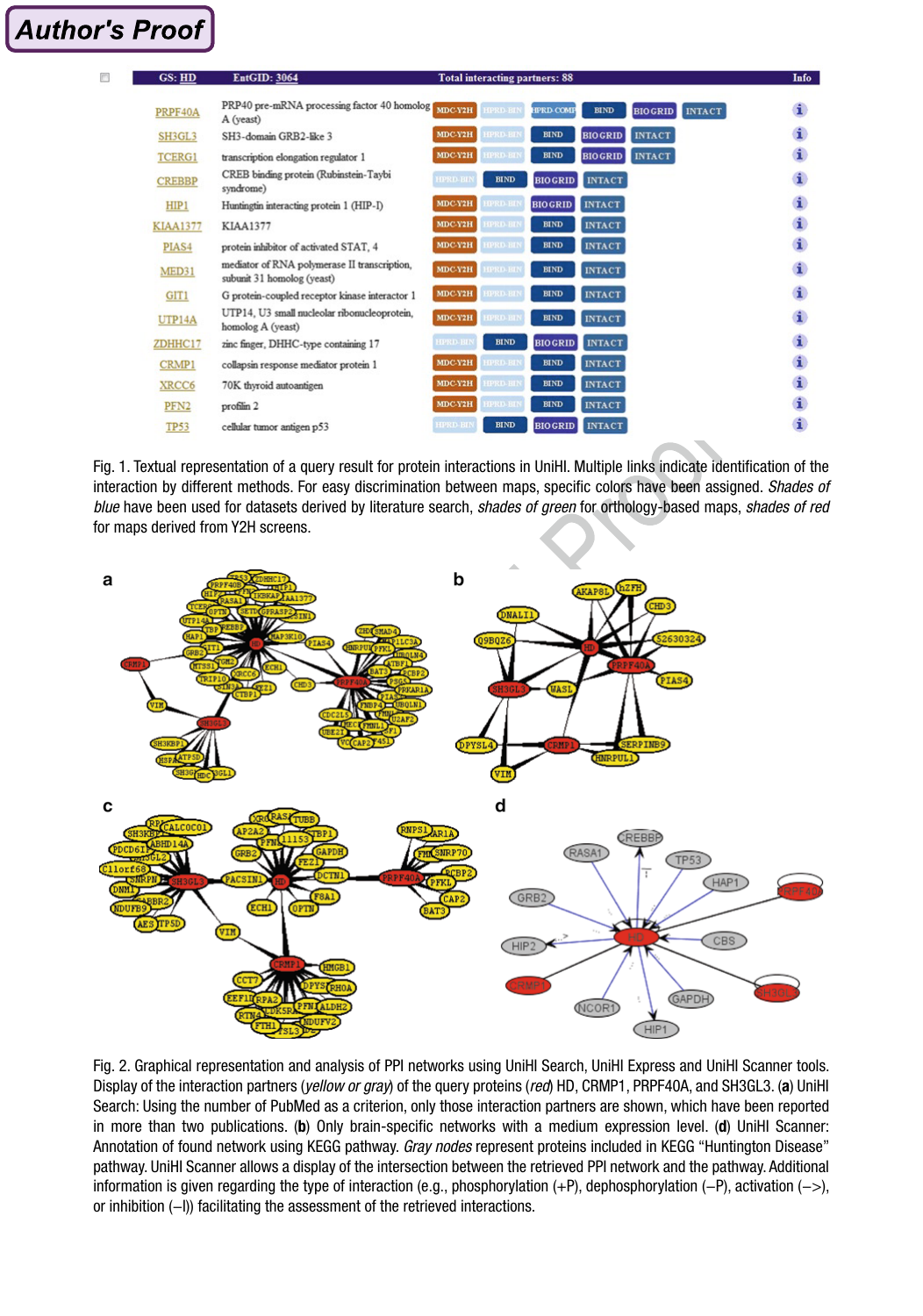10 The Integration and Annotation of the Human Interactome in the UniHI Database

For filtering of the network and manual adjustment of the layout, nodes (representing proteins) can be anchored or hidden. Also, information about proteins and interactions can be accessed directly via the visualization interface, thereby avoiding cumbersome review of textual output. Moreover, the display can be restricted to direct interactions between query proteins or extended to include bridging proteins (Fig. [2b](#page-5-0)). 175 176 177 178 179 180 181

Addressing the need of a more dynamic interactome and its functional interpretation, we developed UniHI Express and UniHI Pathway Scanner as two new tools in our database (Fig.  $2c$ , d). UniHI Express allows the filtering of PPI based on the expression in a selected tissue and thus enables the construction of tissue-specific networks. First preliminary studies show that the usage of UniHI express can be highly efficient to prioritize interactions. Furthermore, UniHI Pathway Scanner provides the possibility to examine the intersection of canonical pathways from KEGG with the extracted networks. Thus, it enables researchers to detect possible modifiers of pathways as well as proteins involved in the cross talk between different pathways. *3.5. Advanced Tools for Network Analysis* 182 183 184 185 186 187 188 189 190 191 192 193

Biomedical researchers frequently study processes that occur in specific tissues or cell types, e.g., degeneration of neuronal tissue. By contrast, current collections of protein interactions are derived from experiments using various cell and tissue types. Thus, PPI networks retrieved from these resources represent rather a gross summary of possible interactions, thereby neglecting the actual conditions in a specific tissue of interest. In fact, since only a small percentage of proteins correspond to ubiquitously expressed housekeeping genes, the probability might be high, that many proteins included in retrieved networks are not expressed in a chosen tissue. Hence, researchers are required to examine carefully the presence of proteins in their model system of interest. This is a considerable task considering the large number of interaction partners that queries with even a small number of proteins can produce. We, therefore, integrated gene expression data to allow researchers the construction of tissue-specific networks. As tissue expression data set, the Human Gene Expression Atlas was utilized  $(48)$  $(48)$ . 3.5.1. UniHI Express 194 195 196 197 198 199 200 201 202 203 204 205 206 207 208 209 210 211

> To enable the integration with PPI data, microarray probes were mapped to their corresponding Entrez Gene IDs using the annotation generated by the curators of the Gene Expression atlas. Expression values were averaged over probes which correspond to the same nonredundant Entrez Gene IDs. To facilitate the use of UniHI Express, the samples were assigned to 19 main tissue classes. These main classes comprise adrenal gland, brain, heart, kidney, liver, lung, prostate, pancreas, placenta, muscle, salivary gland, thymus, thyroid, tonsil, lymph node, testis, trachea, uterus, and uterine corpus. 212 213 214 215 216 217 218 219 220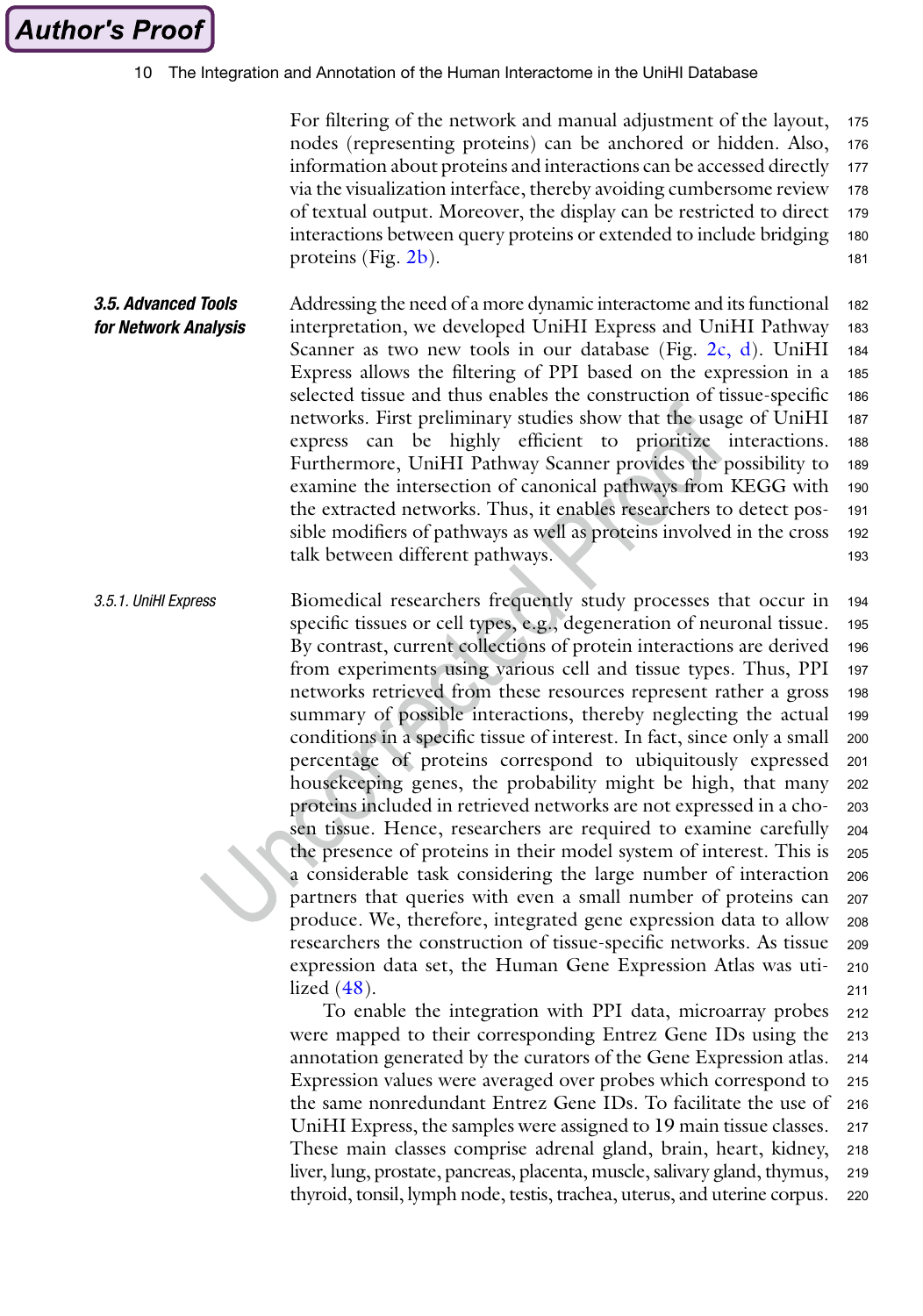G. Chaurasia and M. Futschik

To obtain a unique tissue expression profile, we averaged expression values of tissues samples belonging to the same class.

Employing UniHI Express, users can filter the interacting proteins by requiring a minimum expression in the selected tissue class. Note that the cutoff value is not applied to the query protein. By adjusting the expression threshold, the PPI network can be reduced to include only highly expressed or can be extended to include also lowly expressed proteins (Fig. [2c](#page-5-0)). Additionally, the PPI resources to be queried can be specified.

PPI maps represent the chain of molecular events connected with each other. Functional analyses of these events can help us to understand the roles of individual proteins and the interplay between them [\(56–58\)](#page-13-0). Indeed, PPI networks need to be integrated with other functional data to gain new insights into molecular mechanisms. Therefore, we have integrated the UniHI protein interaction data with pathway data from KEGG ([46, 47](#page-12-0)). 3.5.2. UniHI Scanner 230 231 232 233 234 235 236 237

As platform for integration of PPI with pathway data, we have implemented a new tool termed UniHI Pathway Scanner, which offers a search Web interface. Here, users can provide a list of query proteins and choose a list of pathways to be scanned against identified network. Additionally, the source of interaction data can be selected. Subsequently, UniHI Scanner performs three functions. First, interaction partners of search proteins are identified and a PPI network is created. Second, a pathway network is created from the KEGG pathway IDs provided by user. Edges of this pathway network contain the explicit information about the mode of interactions (such as phosphorylation, activation, or inhibition). Finally, the PPI and pathway networks are intersected. Nodes and edges in the PPI network are annotated if they are found in the pathway network. Thus, directed edges in an annotated network represent the molecular relations found in KEGG pathways between proteins (Fig. [10.2d](#page-5-0)). For viewing both types of networks, an interactive visualization tool is provided. Users can choose between the display of the full PPI network or the annotated intersection. Additionally, researchers can rearrange the layout of PPI network. For instance, the whole network or individuals nodes can be moved and their location adjusted. Details of networks can be magnified by the zoom function. With these features, UniHI Pathway Scanner is anticipated to be a valuable tool to identify modifiers of pathways or to detect proteins involved in cross talk between pathways.

#### **4. Notes** 261

In the postgenomic era, one of the daunting tasks of proteomics is to chart the complete protein–protein interaction networks that occur within organisms [\(59, 60\)](#page-13-0). Although, the availability of many [AU1] 262 263 264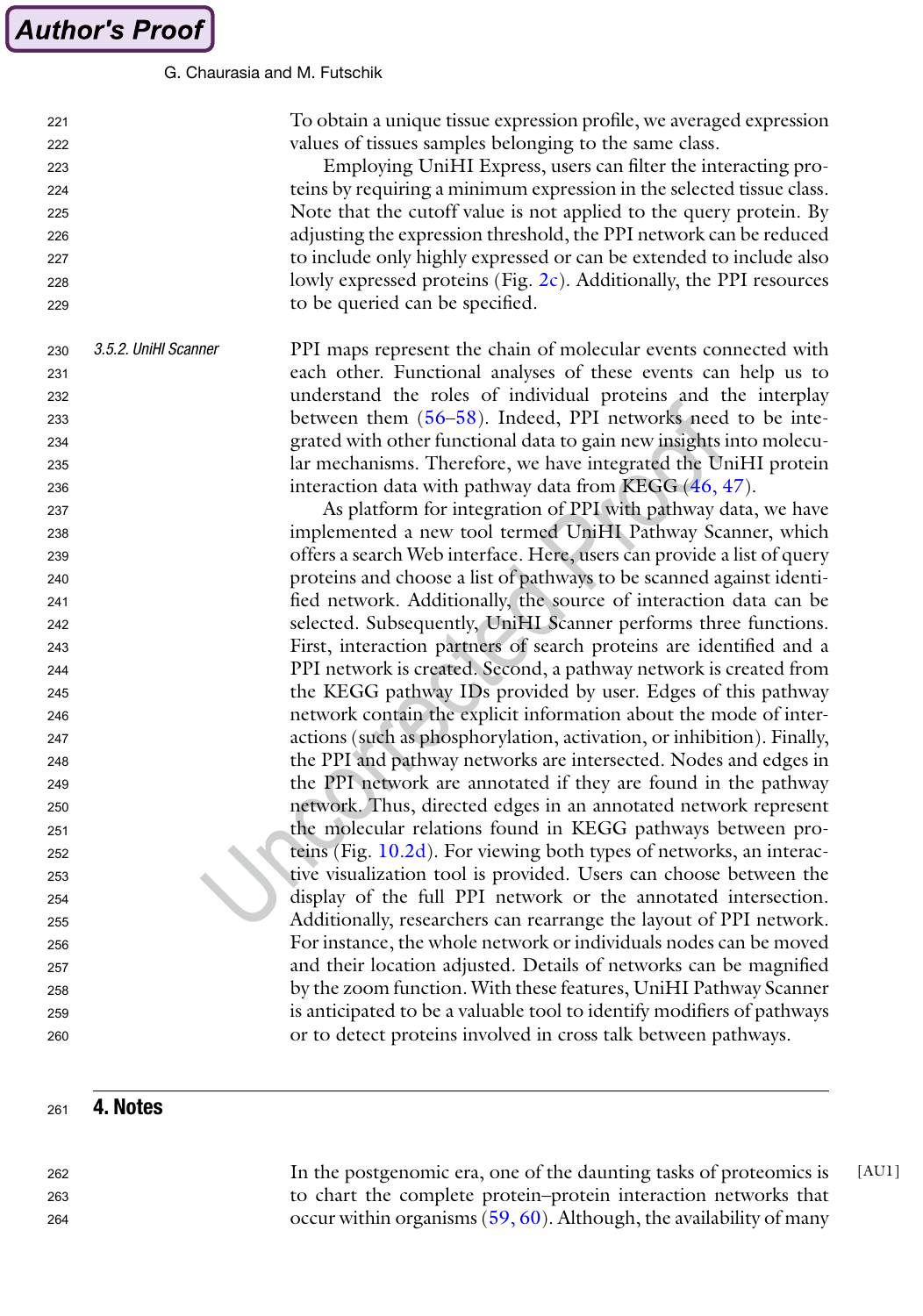- Author's Proof
	- 10 The Integration and Annotation of the Human Interactome in the UniHI Database

large genome sequences and advances in high-throughput methods provided us a platform to construct PPI maps, the hitherto constructed interactome are far from complete [\(61, 62\)](#page-13-0). 265 266 267

Not surprisingly, this is also the case for the human interactome. Additionally, currently available human PPI data had been stored in various locations. In a recent survey, we observed that interaction maps derived from different resources are remarkably distinct ([45\)](#page-12-0). In fact, less than 19% of all interactions occurred in multiple maps indicating a low degree of saturation of single maps. The small number of shared interactions is striking considering that more than 50% of all proteins were included in two or more maps. Thus, current PPI datasets are highly complementary sharing few interactions between many common proteins. For researchers, it is clearly tempting to use as many resources as possible for the in silico construction of their networks of interest. However, it is important to keep in mind that the single human PPI maps are generated using different approaches and that they might contain characteristic biases, i.e., over- or underrepresentation of proteins from certain categories, due to the sensitivity and specificity of applied methods toward specific classes of proteins. In a comparative analysis, we indeed detected a strong sampling and detection biases linked to the method used to generate a PPI map [\(41\)](#page-12-0). For example, RNA binding proteins were overrepresented in orthology-based maps (e.g., ORTHO), whereas signal transducers were overproportionally sampled in literature-based maps. A significant depletion of membrane proteins was observed in all networks and not only in Y2H-based maps as previously expected. Moreover, different maps of different origin showed considerable divergence with respect to their internal structure  $(40)$  $(40)$ . These findings are necessary to be considered to avoid pitfalls in the application of PPI maps. We therefore advise researchers to carefully check whether the results of their network analyses might be affected by the choice of resource. Note that this kind of examination is facilitated by the option implemented in UniHI to select or deselect particular primary PPI resources. 268 269 270 271 272 273 274 275 276 277 278 279 280 281 282 283 284 285 286 287 288 289 290 291 292 293 294 295 296 297 298 299

The quality of PPI data also remains a crucial issue. It has been frequently stated that especially data produced by highthroughput methods contain a high rate of false positive or negative interactions [\(40, 41,](#page-12-0) [61, 62](#page-13-0)). However, a recent study questioned this view and rather suggested that PPI data sets based on small scale studies include a considerable rate of unreliable interactions  $(63)$  $(63)$ . A major reason for this controversy is the lack of an unbiased high confidence human interaction data set which would allow a stringent assessment of the quality of different mapping approaches. Although the existence of such "gold standard" is obviously desirable, the possibility of its generation in the nearby future remains doubtful. Moreover, as protein interactions frequently require specific protein modifications, the structure of 300 301 302 303 304 305 306 307 308 309 310 311 312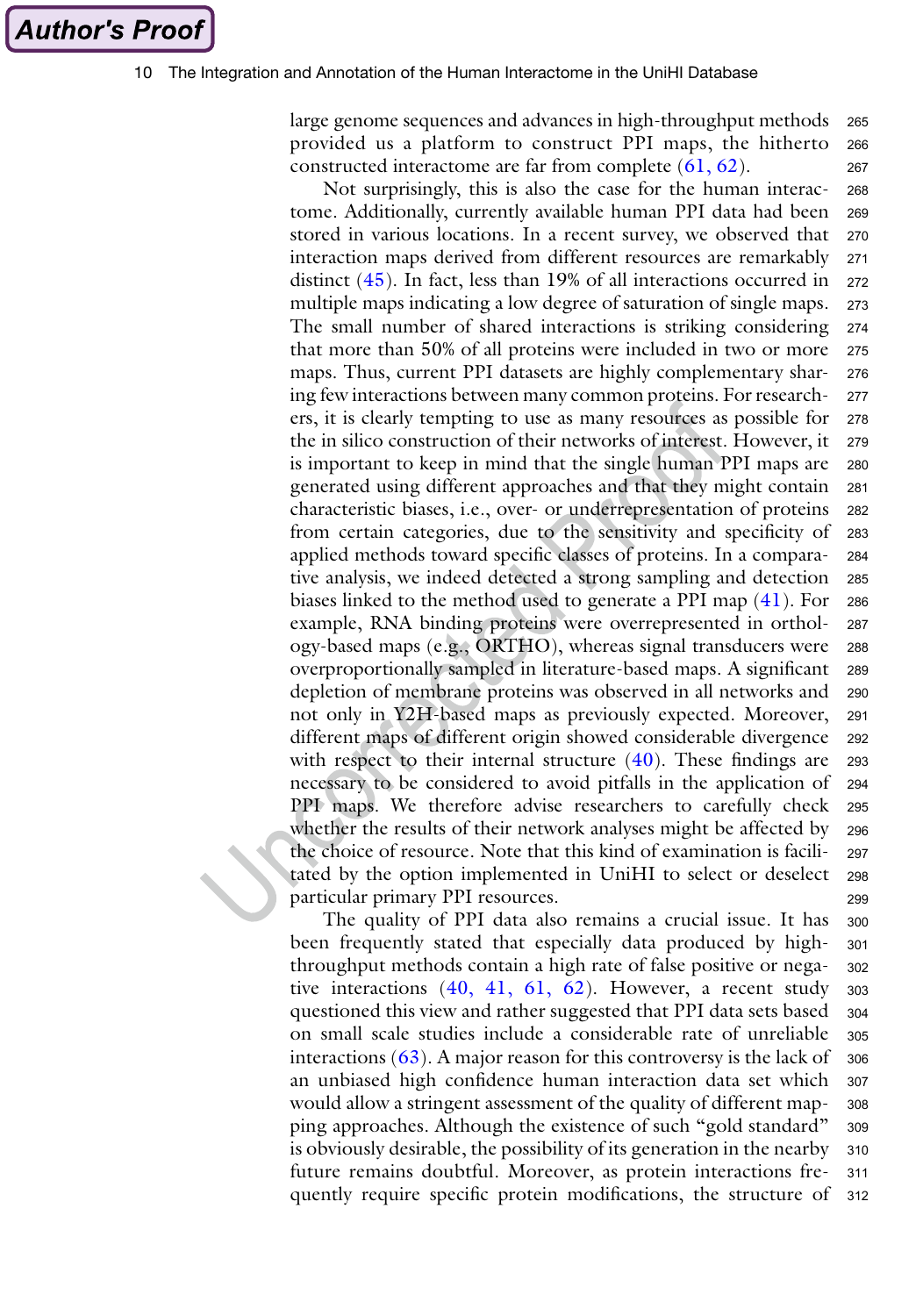G. Chaurasia and M. Futschik

interaction networks depends critically on the cellular conditions and is highly dynamic.

Since there is no unique quality index for interaction data, we have provided in UniHI additional information that enables researchers to assess the reliability of the retrieved interactions. In particular, we have computed two different measures: coannotation and coexpression. Coannotation assumes that two proteins are likely to interact if they share same functions, involved in same biological process or are allocated to the same cellular compartment. For computing coannotation, we assessed the similarity of GO categories assigned to interacting proteins. The similarity of GO categories was approximated by calculating the length of the shared path from the root category. Large shared path lengths indicate that the GO categories are in proximity to each other within the GO graph and thus can be considered similar. In case of multiple GO assignments for proteins, the largest shared path length is counted.

Similarly, coexpression provides an indication whether two proteins are coregulated on transcriptional level, and has been shown to correlate with the probability of interaction [\(64, 65](#page-13-0)). To measure coexpression for interacting proteins, Spearman rank correlation of expression levels was calculated. Additionally, the corresponding quantiles for correlation coefficients were derived allowing users to assess the significance of coexpression. For instance, a quantile of 0.05 signifies that the corresponding correlation coefficient is within the top 5% of the total distribution of observed coefficients.

Evidently, the usage of gene expression as proxy for protein abundance has its limitation. However, it can give researchers valuable first indications to prioritize interactions in possible follow-up studies. For future releases, we expect that the inclusion of quantitative measurement of protein abundance in tissues – once such data become available on a proteome-wide scale – will lead to considerably more accurate tissue-specific PPI networks. Nevertheless, the current release of UniHI constitutes a first important step toward a dynamic representation of the human interactome.

#### **Acknowledgments** 349

The development and implementation of UniHI was funded by the SFB 618 grant of the *Deutsche Forschungsgesellschaft* (DFG). We would also like to acknowledge the support of M.F by the Portuguese *Fundação para a Ciência e Tecnologia* (IBB/CBME, LA, FEDER/POCI 2010).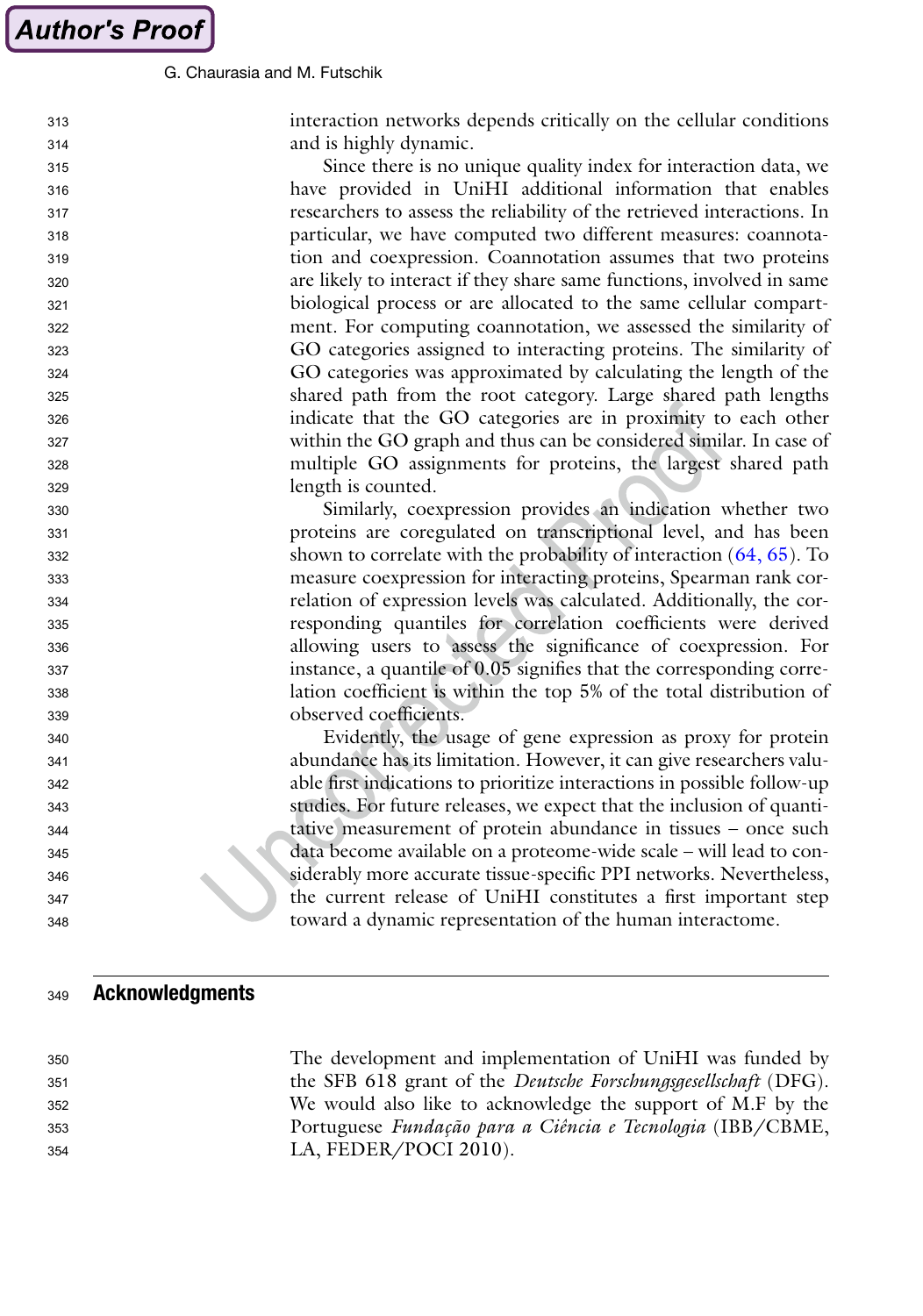#### <span id="page-10-0"></span>**References** 355

- 1. Baranzini, S. E., Galwey, N. W., Wang, J., Khankhanian, P., Lindberg, R., Pelletier, D., Wu, W., Uitdehaag, B. M., Kappos, L., Polman, C. H., Matthews, P. M., Hauser, S. L., Gibson, R. A., Oksenberg, J. R., and Barnes, M. R. (2009) Pathway and network-based analysis of genome-wide association studies in multiple sclerosis, *Hum Mol Genet 18*, 2078–2090. 356 357 358 359 360 361 362 363
- 2. Calvano, S. E., Xiao, W., Richards, D. R., Felciano, R. M., Baker, H. V., Cho, R. J., Chen, R. O., Brownstein, B. H., Cobb, J. P., Tschoeke, S. K., Miller-Graziano, C., Moldawer, L. L., Mindrinos, M. N., Davis, R. W., Tompkins, R. G., and Lowry, S. F. (2005) A network-based analysis of systemic inflammation in humans, *Nature 437*, 1032–1037. 364 365 366 367 368 369 370 371
- 3. Chuang, H. Y., Lee, E., Liu, Y. T., Lee, D., and Ideker, T. (2007) Network-based classification of breast cancer metastasis, *Mol Syst Biol 3*, 140. 372 373 374 375
- 4. Ergun, A., Lawrence, C. A., Kohanski, M. A., Brennan, T. A., and Collins, J. J. (2007) A network biology approach to prostate cancer, *Mol Syst Biol 3*, 82. 376 377 378 379
- 5. Goehler, H., Lalowski, M., Stelzl, U., Waelter, S., Stroedicke, M., Worm, U., Droege, A., Lindenberg, K. S., Knoblich, M., Haenig, C., Herbst, M., Suopanki, J., Scherzinger, E., Abraham, C., Bauer, B., Hasenbank, R., Fritzsche, A., Ludewig, A. H., Bussow, K., Coleman, S. H., Gutekunst, C. A., Landwehrmeyer, B. G., Lehrach, H., and Wanker, E. E. (2004) A protein interaction network links GIT1, an enhancer of huntingtin aggregation, to Huntington's disease, *Mol Cell 15*, 853–865. 380 381 382 383 384 385 386 387 388 389 390 391
- 6. Goh, K. I., Cusick, M. E., Valle, D., Childs, B., Vidal, M., and Barabasi, A. L. (2007) The human disease network, *Proc Natl Acad Sci U S A 104*, 8685–8690. 392 393 394 395
	- 7. Ideker, T., and Sharan, R. (2008) Protein networks in disease, *Genome Res 18*, 644–652.

396 397

- 8. Lage, K., Karlberg EO., Størling, Z., Ólason, P., Pedersen, A., Rigina, O., Hinsby, A., Tümer, Z., Pociot, F., Tommerup, N., Moreau, Y., and Brunak, S. (2007) A human phenome-interactome network of protein complexes implicated in genetic disorders, *Nature Biotechnology*, 309–316. [AU2] 398 399 400 401 402 403 404
	- 9. Lim, J., Hao, T., Shaw, C., Patel, A. J., Szabo, G., Rual, J. F., Fisk, C. J., Li, N., Smolyar, A., Hill, D. E., Barabasi, A. L., Vidal, M., and Zoghbi, H. Y. (2006) A protein-protein interaction network for human inherited ataxias and disorders of Purkinje cell degeneration, *Cell 125*, 801–814. 405 406 407 408 409 410 411
- 10. Ruder, K., and Winstead, E. A Quick Guide to Sequenced Genomes, http://www.genomenewsnetwork.org/resources/sequenced\_genomes/. 412 413 414
- 11. Fields, S., and Song, O. (1989) A novel genetic system to detect protein-protein interactions, *Nature 340*, 245–246. 415 416 417
- 12. Figeys, D., McBroom, L. D., and Moran, M. F. (2001) Mass spectrometry for the study of protein-protein interactions, *Methods 24*, 230–239. 418 419 420 421
- 13. Puig, O., Caspary, F., Rigaut, G., Rutz, B., Bouveret, E., Bragado-Nilsson, E., Wilm, M., and Seraphin, B. (2001) The tandem affinity purification (TAP) method: a general procedure of protein complex purification, *Methods 24*, 218–229. 422 423 424 425 426 427
- 14. Suter, B., Kittanakom, S., and Stagljar, I. (2008) Two-hybrid technologies in proteomics research, *Curr Opin Biotechnol 19*, 316–323. 428 429 430
- 15. Ho, Y., Gruhler, A., Heilbut, A., Bader, G. D., Moore, L., Adams, S. L., Millar, A., Taylor, P., Bennett, K., Boutilier, K., Yang, L., Wolting, C., Donaldson, I., Schandorff, S., Shewnarane, J., Vo, M., Taggart, J., Goudreault, M., Muskat, B., Alfarano, C., Dewar, D., Lin, Z., Michalickova, K., Willems, A. R., Sassi, H., Nielsen, P. A., Rasmussen, K. J., Andersen, J. R., Johansen, L. E., Hansen, L. H., Jespersen, H., Podtelejnikov, A., Nielsen, E., Crawford, J., Poulsen, V., Sorensen, B. D., Matthiesen, J., Hendrickson, R. C., Gleeson, F., Pawson, T., Moran, M. F., Durocher, D., Mann, M., Hogue, C. W., Figeys, D., and Tyers, M. (2002) Systematic identification of protein complexes in Saccharomyces cerevisiae by mass spectrometry, *Nature 415*, 180–183. 431 432 433 434 435 436 437 438 439 440 441 442 443 444 445 446 447
- 16. Ito, T., Chiba, T., Ozawa, R., Yoshida, M., Hattori, M., and Sakaki, Y. (2001) A comprehensive two-hybrid analysis to explore the yeast protein interactome, *Proc Natl Acad Sci U S A 98*, 4569–4574. 448 449 450 451 452
- 17. Uetz, P., Giot, L., Cagney, G., Mansfield, T. A., Judson, R. S., Knight, J. R., Lockshon, D., Narayan, V., Srinivasan, M., Pochart, P., Qureshi-Emili, A., Li, Y., Godwin, B., Conover, D., Kalbfleisch, T., Vijayadamodar, G., Yang, M., Johnston, M., Fields, S., and Rothberg, J. M. (2000) A comprehensive analysis of protein-protein interactions in Saccharomyces cerevisiae, *Nature 403*, 623–627. 453 454 455 456 457 458 459 460 461
- 18. Yu, H., Braun, P., Yildirim, M. A., Lemmens, I., Venkatesan, K., Sahalie, J., Hirozane-Kishikawa, T., Gebreab, F., Li, N., Simonis, N., Hao, T., Rual, J. F., Dricot, A., Vazquez, A., Murray, R. R., Simon, C., Tardivo, L., Tam, S., Svrzikapa, N., Fan, C., de Smet, A. S., Motyl, 462 463 464 465 466 467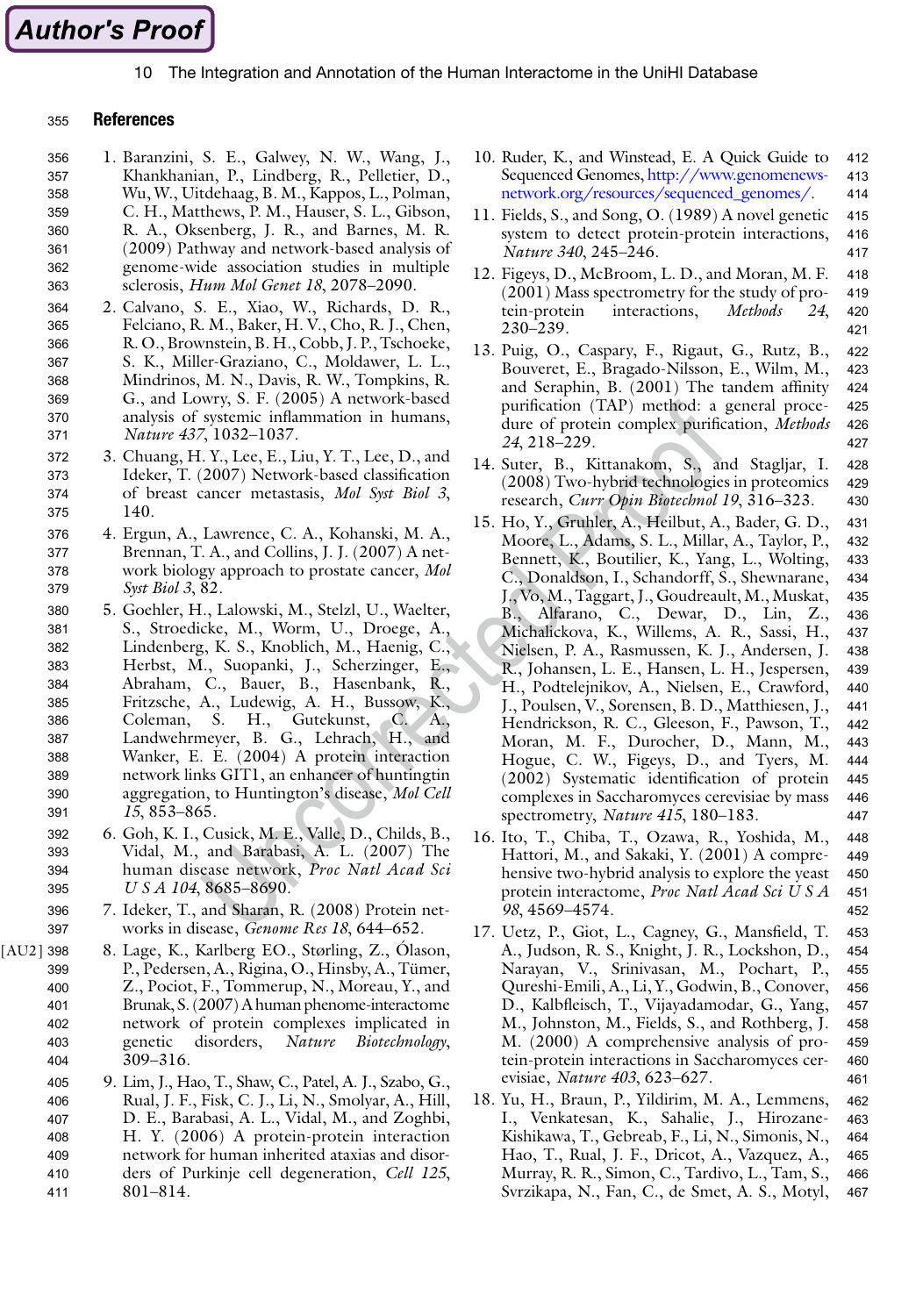### G. Chaurasia and M. Futschik

- <span id="page-11-0"></span>A., Hudson, M. E., Park, J., Xin, X., Cusick, M. E., Moore, T., Boone, C., Snyder, M., Roth, F. P., Barabasi, A. L., Tavernier, J., Hill, D. E., and Vidal, M. (2008) High-quality binary protein interaction map of the yeast interactome network, *Science 322*, 104–110. 468 469 470 471 472 473
- 19. Giot, L., Bader, J. S., Brouwer, C., Chaudhuri, A., Kuang, B., Li, Y., Hao, Y. L., Ooi, C. E., Godwin, B., Vitols, E., Vijayadamodar, G., Pochart, P., Machineni, H., Welsh, M., Kong, Y., Zerhusen, B., Malcolm, R., Varrone, Z., Collis, A., Minto, M., Burgess, S., McDaniel, L., Stimpson, E., Spriggs, F., Williams, J., Neurath, K., Ioime, N., Agee, M., Voss, E., Furtak, K., Renzulli, R., Aanensen, N., Carrolla, S., Bickelhaupt, E., Lazovatsky, Y., DaSilva, A., Zhong, J., Stanyon, C. A., Finley, R. L., Jr., White, K. P., Braverman, M., Jarvie, T., Gold, S., Leach, M., Knight, J., Shimkets, R. A., McKenna, M. P., Chant, J., and Rothberg, J. M. (2003) A protein interaction map of Drosophila melanogaster, *Science 302*, 1727–1736. 474 475 476 477 478 479 480 481 482 483 484 485 486 487 488 489 490
- 20. Li, S., Armstrong, C. M., Bertin, N., Ge, H., Milstein, S., Boxem, M., Vidalain, P. O., Han, J. D., Chesneau, A., Hao, T., Goldberg, D. S., Li, N., Martinez, M., Rual, J. F., Lamesch, P., Xu, L., Tewari, M., Wong, S. L., Zhang, L. V., Berriz, G. F., Jacotot, L., Vaglio, P., Reboul, J., Hirozane-Kishikawa, T., Li, Q., Gabel, H. W., Elewa, A., Baumgartner, B., Rose, D. J., Yu, H., Bosak, S., Sequerra, R., Fraser, A., Mango, S. E., Saxton, W. M., Strome, S., Van Den Heuvel, S., Piano, F., Vandenhaute, J., Sardet, C., Gerstein, M., Doucette-Stamm, L., Gunsalus, K. C., Harper, J. W., Cusick, M. E., Roth, F. P., Hill, D. E., and Vidal, M. (2004) A map of the interactome network of the metazoan C. elegans, *Science 303*, 540–543. 491 492 493 494 495 496 497 498 499 500 501 502 503 504 505 506
- 21. Aranda, B., Achuthan, P., Alam-Faruque, Y., Armean, I., Bridge, A., Derow, C., Feuermann, M., Ghanbarian, A. T., Kerrien, S., Khadake, J., Kerssemakers, J., Leroy, C., Menden, M., Michaut, M., Montecchi-Palazzi, L., Neuhauser, S. N., Orchard, S., Perreau, V., Roechert, B., van Eijk, K., and Hermjakob, H. The IntAct molecular interaction database in 2010, *Nucleic Acids Res 38*, D525-531. 507 508 509 510 511 512 513 514 515
- 22. Bader, G. D., Betel, D., and Hogue, C. W. (2003) BIND: the Biomolecular Interaction Network Database, *Nucleic Acids Res 31*, 248–250. 516 517 518 519
- 23. Breitkreutz, B. J., Stark, C., Reguly, T., Boucher, L., Breitkreutz, A., Livstone, M., Oughtred, R., Lackner, D. H., Bahler, J., Wood, V., Dolinski, K., and Tyers, M. (2008) The BioGRID Interaction Database: 2008 update, *Nucleic Acids Res 36*, D637–640. 520 521 522 523 524 525
- 24. Brown, K. R., and Jurisica, I. (2005) Online<br>predicted human interaction database, human interaction database, *Bioinformatics 21*, 2076–2082. 526 527 528
- 25. Ewing, R. M., Chu, P., Elisma, F., Li, H., Taylor, P., Climie, S., McBroom-Cerajewski, L., Robinson, M. D., O'Connor, L., Li, M., Taylor, R., Dharsee, M., Ho, Y., Heilbut, A., Moore, L., Zhang, S., Ornatsky, O., Bukhman, Y. V., Ethier, M., Sheng, Y., Vasilescu, J., Abu-Farha, M., Lambert, J. P., Duewel, H. S., Stewart, II, Kuehl, B., Hogue, K., Colwill, K., Gladwish, K., Muskat, B., Kinach, R., Adams, S. L., Moran, M. F., Morin, G. B., Topaloglou, T., and Figeys, D. (2007) Large-scale mapping of human protein-protein interactions by mass spectrometry, *Mol Syst Biol 3*, 89. 529 530 531 532 533 534 535 536 537 538 539 540 541
- 26. Lehner, B., and Fraser, A. G. (2004) A firstdraft human protein-interaction map, *Genome Biol 5*, R63. 542 543 544
- 27. Matthews, L., Gopinath, G., Gillespie, M., Caudy, M., Croft, D., de Bono, B., Garapati, P., Hemish, J., Hermjakob, H., Jassal, B., Kanapin, A., Lewis, S., Mahajan, S., May, B., Schmidt, E., Vastrik, I., Wu, G., Birney, E., Stein, L., and D'Eustachio, P. (2009) Reactome knowledgebase of human biological pathways and processes, *Nucleic Acids Res 37*, D619–622. 545 546 547 548 549 550 551 552 553
- 28. Persico, M., Ceol, A., Gavrila, C., Hoffmann, R., Florio, A., and Cesareni, G. (2005) HomoMINT: an inferred human network based on orthology mapping of protein interactions discovered in model organisms, *BMC Bioinformatics 6 Suppl 4*, S21. 554 555 556 557 558 559
- 29. Prasad, T. S., Kandasamy, K., and Pandey, A. (2009) Human Protein Reference Database and Human Proteinpedia as discovery tools for systems biology, *Methods Mol Biol 577*, 67–79. 560 561 562 563
- 30. Ramani, A. K., Bunescu, R. C., Mooney, R. J., and Marcotte, E. M. (2005) Consolidating the set of known human protein-protein interactions in preparation for large-scale mapping of the human interactome, *Genome Biol 6*, R40. 564 565 566 567 568
- 31. Rual, J. F., Venkatesan, K., Hao, T., Hirozane-Kishikawa, T., Dricot, A., Li, N., Berriz, G. F., Gibbons, F. D., Dreze, M., Ayivi-Guedehoussou, N., Klitgord, N., Simon, C., Boxem, M., Milstein, S., Rosenberg, J., Goldberg, D. S., Zhang, L. V., Wong, S. L., Franklin, G., Li, S., Albala, J. S., Lim, J., Fraughton, C., Llamosas, E., Cevik, S., Bex, C., Lamesch, P., Sikorski, R. S., Vandenhaute, J., Zoghbi, H. Y., Smolyar, A., Bosak, S., Sequerra, R., Doucette-Stamm, L., Cusick, M. E., Hill, D. E., Roth, F. P., and Vidal, M. (2005) Towards a proteome-scale map of the human protein-protein interaction network, *Nature 437*, 1173–1178. 569 570 571 572 573 574 575 576 577 578 579 580 581 582 583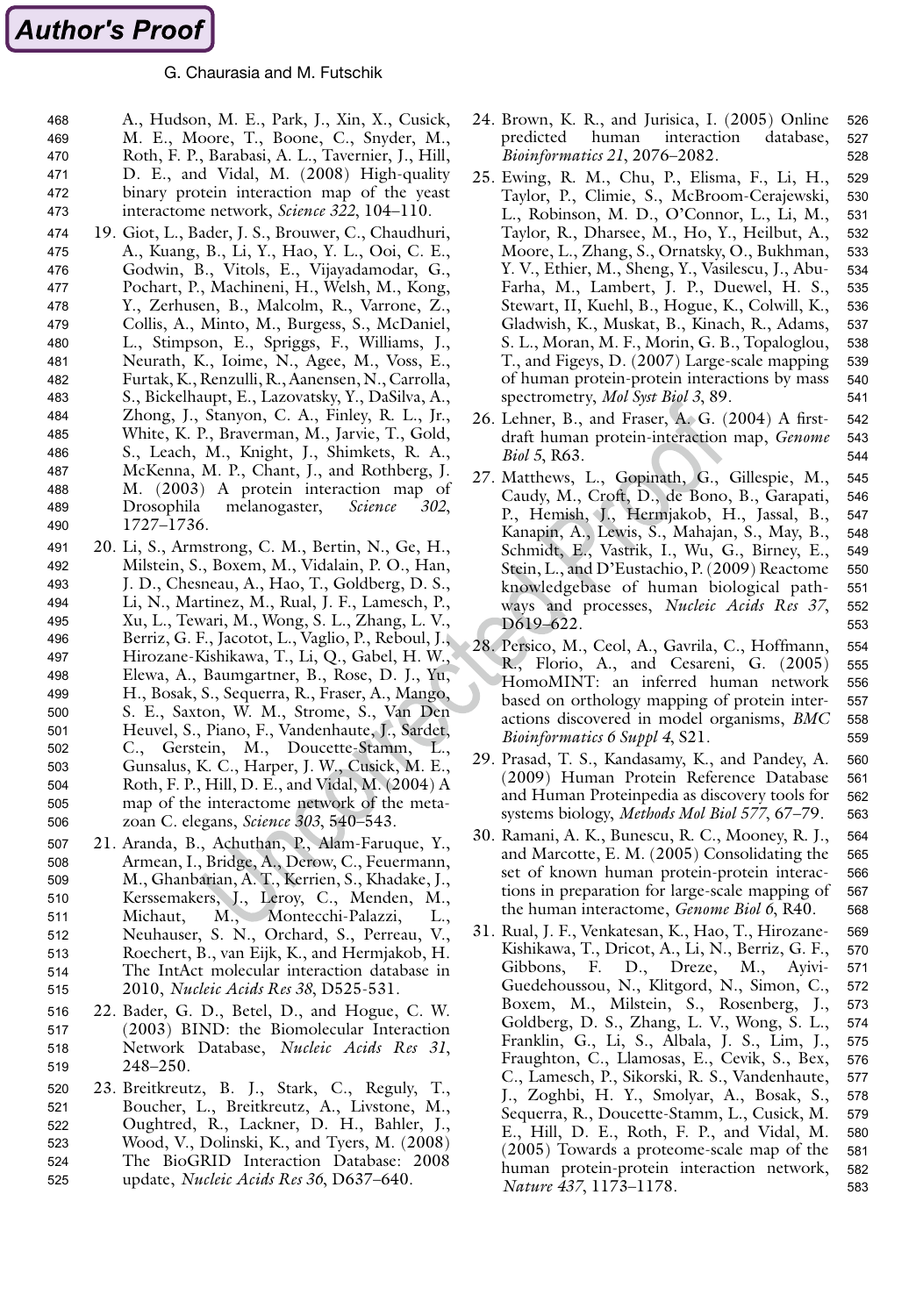- 10 The Integration and Annotation of the Human Interactome in the UniHI Database
- 32. Salwinski, L., Miller, C. S., Smith, A. J., Pettit, F. K., Bowie, J. U., and Eisenberg, D. (2004) The Database of Interacting Proteins: 2004 update, *Nucleic Acids Res 32*, D449–451. 584 585 586 587
- 33. Stelzl, U., Worm, U., Lalowski, M., Haenig, C., Brembeck, F. H., Goehler, H., Stroedicke, M., Zenkner, M., Schoenherr, A., Koeppen, S., Timm, J., Mintzlaff, S., Abraham, C., Bock, N., Kietzmann, S., Goedde, A., Toksoz, E., Droege, A., Krobitsch, S., Korn, B., Birchmeier, W., Lehrach, H., and Wanker, E. E. (2005) A human protein-protein interaction network: a resource for annotating the proteome, *Cell 122*, 957–968. 588 589 590 591 592 593 594 595 596 597
- 34. Jansen, R., Yu, H., Greenbaum, D., Kluger, Y., Krogan, N. J., Chung, S., Emili, A., Snyder, M., Greenblatt, J. F., and Gerstein, M. (2003) A Bayesian networks approach for predicting protein-protein interactions from genomic data, *Science 302*, 449–453. 598 599 600 601 602 603
- 35. Matthews, L. R., Vaglio, P., Reboul, J., Ge, H., Davis, B. P., Garrels, J., Vincent, S., and Vidal, M. (2001) Identification of potential interaction networks using sequence-based searches for conserved protein-protein interactions or "interologs", *Genome Res 11*, 2120–2126. 604 605 606 607 608 609
- 36. Braun, P., Rietman, E., and Vidal, M. (2008) Networking metabolites and diseases, *Proc Natl Acad Sci U S A 105*, 9849–9850. 610 611 612
- 37. Yildirim, M. A., Goh, K. I., Cusick, M. E., Barabasi, A. L., and Vidal, M. (2007) Drugtarget network, *Nat Biotechnol 25*, 1119–1126. 613 614 615 616
- 38. Koegl, M., and Uetz, P. (2007) Improving yeast two-hybrid screening systems, *Brief Funct Genomic Proteomic 6*, 302–312. 617 618 619
- 39. Venkatesan, K., Rual, J. F., Vazquez, A., Stelzl, U., Lemmens, I., Hirozane-Kishikawa, T., Hao, T., Zenkner, M., Xin, X., Goh, K. I., Yildirim, M. A., Simonis, N., Heinzmann, K., Gebreab, F., Sahalie, J. M., Cevik, S., Simon, C., de Smet, A. S., Dann, E., Smolyar, A., Vinayagam, A., Yu, H., Szeto, D., Borick, H., Dricot, A., Klitgord, N., Murray, R. R., Lin, C., Lalowski, M., Timm, J., Rau, K., Boone, C., Braun, P., Cusick, M. E., Roth, F. P., Hill, D. E., Tavernier, J., Wanker, E. E., Barabasi, A. L., and Vidal, M. (2009) An empirical framework for binary interactome mapping, *Nat Methods 6*, 83–90. 620 621 622 623 624 625 626 627 628 629 630 631 632 633
- 40. Chaurasia, G., Herzel, H., Wanker, E. E., and Futschik, M. E. (2006) Systematic functional assessment of human protein-protein interaction maps, *Genome Inform 17*, 36–45. 634 635 636 637
- 41. Futschik, M. E., Chaurasia, G., and Herzel, H. (2007) Comparison of human protein-protein interaction maps, *Bioinformatics 23*, 605–611. 638 639 640
- 42. Futschik, M. E., Tschaut, A., Chaurasia, G., and Herzel, H. (2007) Graph-theoretical comparison reveals structural divergence of human protein interaction networks, *Genome Inform 18*, 141–151. 641 642 643 644 645
- 43. Chaurasia, G., Iqbal, Y., Hänig, C., Herzel, H., Wanker, E., and Futschik, M. Flexible webbased integration of distributed large-scale human protein interaction maps, *Journal of Integrative Bioinformatics 4*, 51. 646 647 648 649 650
- 44. Chaurasia, G., Iqbal, Y., Hanig, C., Herzel, H., Wanker, E. E., and Futschik, M. E. (2007) UniHI: an entry gate to the human protein interactome, *Nucleic Acids Res 35*, D590-594. 651 652 653 654
- 45. Chaurasia, G., Malhotra, S., Russ, J., Schnoegl, S., Hanig, C., Wanker, E. E., and Futschik, M. E. (2009) UniHI 4: new tools for query, analysis and visualization of the human protein-protein interactome, *Nucleic Acids Res 37*, D657–660. 655 656 657 658 659 660
- 46. Kanehisa, M., and Goto, S. (2000) KEGG: kyoto encyclopedia of genes and genomes, *Nucleic Acids Res 28*, 27–30. 661 662 663
- 47. Kanehisa, M., Goto, S., Furumichi, M., Tanabe, M., and Hirakawa, M. KEGG for representation and analysis of molecular networks involving diseases and drugs, *Nucleic Acids Res 38*, D355–360. 664 665 666 667 668
- 48. Su, A. I., Wiltshire, T., Batalov, S., Lapp, H., Ching, K. A., Block, D., Zhang, J., Soden, R., Hayakawa, M., Kreiman, G., Cooke, M. P., Walker, J. R., and Hogenesch, J. B. (2004) A gene atlas of the mouse and human proteinencoding transcriptomes, *Proc Natl Acad Sci U S A 101*, 6062–6067. 669 670 671 672 673 674 675
- 49. Sayers, E. W., Barrett, T., Benson, D. A., Bolton, E., Bryant, S. H., Canese, K., Chetvernin, V., Church, D. M., Dicuccio, M., Federhen, S., Feolo, M., Geer, L. Y., Helmberg, W., Kapustin, Y., Landsman, D., Lipman, D. J., Lu, Z., Madden, T. L., Madej, T., Maglott, D. R., Marchler-Bauer, A., Miller, V., Mizrachi, I., Ostell, J., Panchenko, A., Pruitt, K. D., Schuler, G. D., Sequeira, E., Sherry, S. T., Shumway, M., Sirotkin, K., Slotta, D., Souvorov, A., Starchenko, G., Tatusova, T. A., Wagner, L., Wang, Y., John Wilbur, W., Yaschenko, E., and Ye, J. Database resources of the National Center for Biotechnology Information, *Nucleic Acids Res 38*, D5–16. 676 677 678 679 680 681 682 683 684 685 686 687 688 689 690
- 50. Lenffer, J., Nicholas, F. W., Castle, K., Rao, A., Gregory, S., Poidinger, M., Mailman, M. D., and Ranganathan, S. (2006) OMIA (Online Mendelian Inheritance in Animals): an enhanced platform and integration into the Entrez search interface at NCBI, *Nucleic Acids Res 34*, D599–601. 691 692 693 694 695 696 697

<span id="page-12-0"></span>**Author's Proof**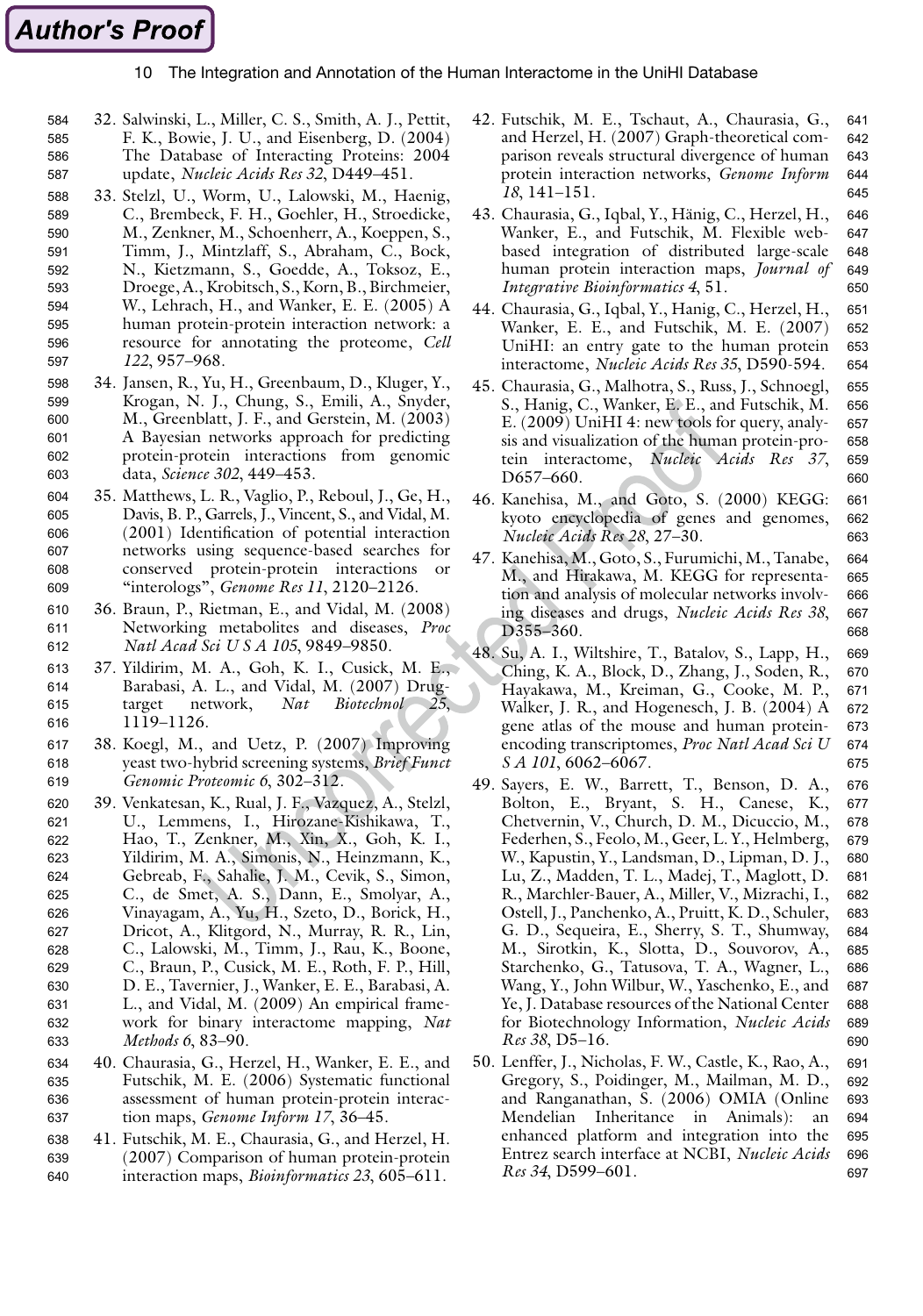### G. Chaurasia and M. Futschik

- <span id="page-13-0"></span>51. Ashburner, M., Ball, C. A., Blake, J. A., Botstein, D., Butler, H., Cherry, J. M., Davis, A. P., Dolinski, K., Dwight, S. S., Eppig, J. T., Harris, M. A., Hill, D. P., Issel-Tarver, L., Kasarskis, A., Lewis, S., Matese, J. C., Richardson, J. E., Ringwald, M., Rubin, G. M., and Sherlock, G. (2000) Gene ontology: tool for the unification of biology. The Gene Ontology Consortium, *Nat Genet 25*, 25–29. 698 699 700 701 702 703 704 705 706
- 52. Harris, M. A., Clark, J., Ireland, A., Lomax, J., Ashburner, M., Foulger, R., Eilbeck, K., Lewis, S., Marshall, B., Mungall, C., Richter, J., Rubin, G. M., Blake, J. A., Bult, C., Dolan, M., Drabkin, H., Eppig, J. T., Hill, D. P., Ni, L., Ringwald, M., Balakrishnan, R., Cherry, J. M., Christie, K. R., Costanzo, M. C., Dwight, S. S., Engel, S., Fisk, D. G., Hirschman, J. E., Hong, E. L., Nash, R. S., Sethuraman, A., Theesfeld, C. L., Botstein, D., Dolinski, K., Feierbach, B., Berardini, T., Mundodi, S., Rhee, S. Y., Apweiler, R., Barrell, D., Camon, E., Dimmer, E., Lee, V., Chisholm, R., Gaudet, P., Kibbe, W., Kishore, R., Schwarz, E. M., Sternberg, P., Gwinn, M., Hannick, L., Wortman, J., Berriman, M., Wood, V., de la Cruz, N., Tonellato, P., Jaiswal, P., Seigfried, T., and White, R. (2004) The Gene Ontology (GO) database and informatics resource, *Nucleic*  707 708 709 710 711 712 713 714 715 716 717 718 719 720 721 722 723 724 725
- *Acids Res 32*, D258–261. 53. Bruford, E. A., Lush, M. J., Wright, M. W., 726 727
- Sneddon, T. P., Povey, S., and Birney, E. (2008) The HGNC Database in 2008: a resource for the human genome, *Nucleic Acids Res 36*, D445–448. 728 729 730 731
- 54. Birney, E., Andrews, D., Bevan, P., Caccamo, M., Cameron, G., Chen, Y., Clarke, L., Coates, G., Cox, T., Cuff, J., Curwen, V., Cutts, T., Down, T., Durbin, R., Eyras, E., Fernandez-Suarez, X. M., Gane, P., Gibbins, B., Gilbert, J., Hammond, M., Hotz, H., Iyer, V., Kahari, A., Jekosch, K., Kasprzyk, A., Keefe, D., Keenan, S., Lehvaslaiho, H., McVicker, G., Melsopp, C., Meidl, P., Mongin, E., Pettett, R., Potter, S., Proctor, G., Rae, M., Searle, S., Slater, G., Smedley, D., Smith, J., Spooner, W., Stabenau, A., Stalker, J., Storey, R., Ureta-Vidal, A., Woodwark, C., Clamp, M., and Hubbard, T. (2004) Ensembl 2004, *Nucleic*  732 733 734 735 736 737 738 739 740 741 742 743 744 745
- *Acids Res 32*, D468–470. 746
- 55. Kasprzyk, A., Keefe, D., Smedley, D., London, D., Spooner, W., Melsopp, C., Hammond, M., Rocca-Serra, P., Cox, T., and Birney, E. (2004) EnsMart: a generic system for fast and flexible access to biological data, *Genome Res 14*, 160–169. 747 748 749 750 751 752
- 56. Barabasi, A. L., and Oltvai, Z. N. (2004) Network biology: understanding the cell's functional organization, *Nat Rev Genet 5*, 101–113. 753 754 755
- 57. Spirin, V., and Mirny, L. A. (2003) Protein complexes and functional modules in molecular networks, *Proc Natl Acad Sci U S A 100*, 12123–12128. 756 757 758 759
- 58. Yook, S. H., Oltvai, Z. N., and Barabasi, A. L. (2004) Functional and topological characterization of protein interaction networks, *Proteomics 4*, 928–942. 760 761 762 763
- 59. Bork, P., Jensen, L. J., von Mering, C., Ramani, A. K., Lee, I., and Marcotte, E. M. (2004) Protein interaction networks from yeast to human, *Curr Opin Struct Biol 14*, 292–299. 764 765 766 767
- 60. Hart, G. T., Ramani, A. K., and Marcotte, E. M. (2006) How complete are current yeast and human protein-interaction networks?, *Genome Biol 7*, 120. 768 769 770 771
- 61. Bader, G. D., and Hogue, C. W. (2002) Analyzing yeast protein-protein interaction data obtained from different sources, *Nat Biotechnol 20*, 991–997. 772 773 774 775
- 62. von Mering, C., Krause, R., Snel, B., Cornell, M., Oliver, S. G., Fields, S., and Bork, P. (2002) Comparative assessment of large-scale data sets of protein-protein interactions, *Nature 417*, 399–403. 776 777 778 779 780
- 63. Cusick, M. E., Yu, H., Smolyar, A., Venkatesan, K., Carvunis, A. R., Simonis, N., Rual, J. F., Borick, H., Braun, P., Dreze, M., Vandenhaute, J., Galli, M., Yazaki, J., Hill, D. E., Ecker, J. R., Roth, F. P., and Vidal, M. (2009) Literaturecurated protein interaction datasets, *Nat Methods 6*, 39–46. 781 782 783 784 785 786 787
- 64. Ge, H., Liu, Z., Church, G. M., and Vidal, M. (2001) Correlation between transcriptome and interactome mapping data from Saccharomyces cerevisiae, *Nat Genet 29*, 482–486. 788 789 790 791
- 65. Mrowka, R., Patzak, A., and Herzel, H. (2001) Is there a bias in proteome research?, *Genome Res 11*, 1971–1973. 792 793 794